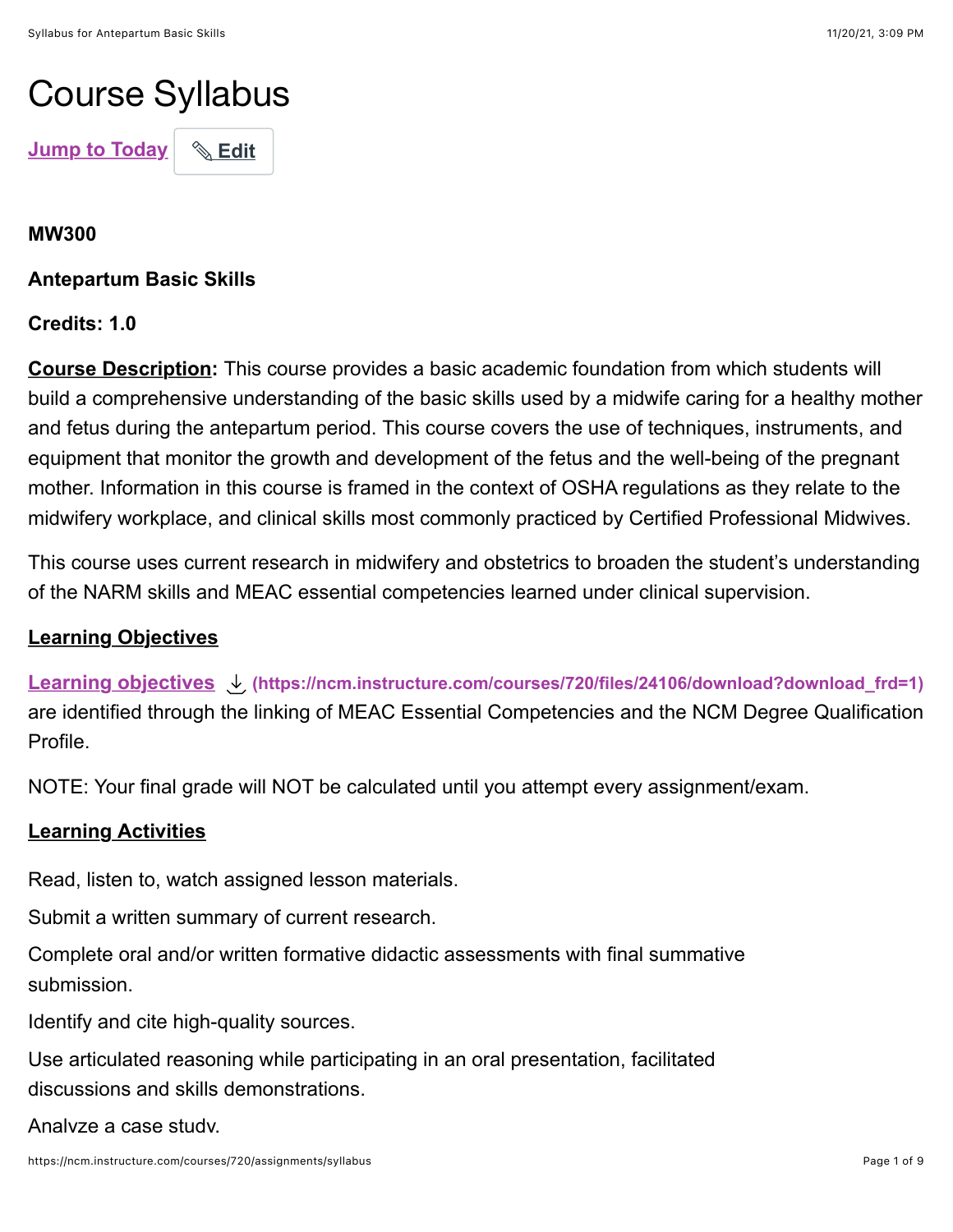Analyze a case study.

Optional: Participate in a skills demonstration and/or role-playing activity.

Optional: Develop a study aid.

Complete a a summative assignment and two summative exams.

*Note: The clinical requirement of NARM /Clinical Skills is completed at any time throughout the ASM apprenticeship during actual clinical practice and is NOT a requirement to complete this academic course. Typical clinical manifestations of knowledge learned in this course are identified in the learning objective document above.*

## **Learning Materials / Resources:**

The following Learning Materials / Resources are used in this course with excerpts provided - you do NOT need to purchase the books to complete the assignments.

Advertising, H. (2017, June 2). *What are the different sizes and types of speculum?* Cyalume Medical. Retrieved October 25, 2021, from **https://cyalumemed.com/2017/06/02/types-and-sizes[of-speculum/ \(https://cyalumemed.com/2017/06/02/types-and-sizes-of-speculum/\)](https://cyalumemed.com/2017/06/02/types-and-sizes-of-speculum/)** .

Baston, H., & Hall, J. (2018). *Antenatal*. Elsevier.

**[Frye, Anne. Holistic Midwifery: A Comprehensive Textbook for Midwives and Home Birth](http://www.worldcat.org/title/holistic-midwifery-a-comprehensive-textbook-for-midwives-in-homebirth-practice/oclc/50199830/editions?editionsView=true&referer=br) Practice, Vol I, Care During Pregnancy. Labrys Press. (http://www.worldcat.org/title/holisticmidwifery-a-comprehensive-textbook-for-midwives-in-homebirth-practice/oclc/50199830/editions?** [editionsView=true&referer=br\) \(https://laplaza.catalog.instructure.com/courses/midwifery-practice-the](https://laplaza.catalog.instructure.com/courses/midwifery-practice-the-game)**game)**

Marshall, J. E., & Raynor, M. D. (2020). *Myles textbook for Midwives*. Elsevier.

 **[\(https://laplaza.catalog.instructure.com/courses/midwifery-practice-the-game\)](https://laplaza.catalog.instructure.com/courses/midwifery-practice-the-game)**

Mattson, S. (2004). *Core curriculum for maternal newborn - nursing*. Elsevier Saunders.

 **[\(https://laplaza.catalog.instructure.com/courses/midwifery-practice-the-game\)](https://laplaza.catalog.instructure.com/courses/midwifery-practice-the-game)**

[Midwife Practice the Game \(https://laplaza.catalog.instructure.com/courses/midwifery-practice-the](https://laplaza.catalog.instructure.com/courses/midwifery-practice-the-game)**game)** , created by Cassaundra Jah.

Perinatology.com. (n.d.). Retrieved October 31, 2021, from

https://www.perinatology.com/Reference/glossary/L/Leopolds.htm.

United States Department of Labor, Occupational Health and Safety Administration (OSHA).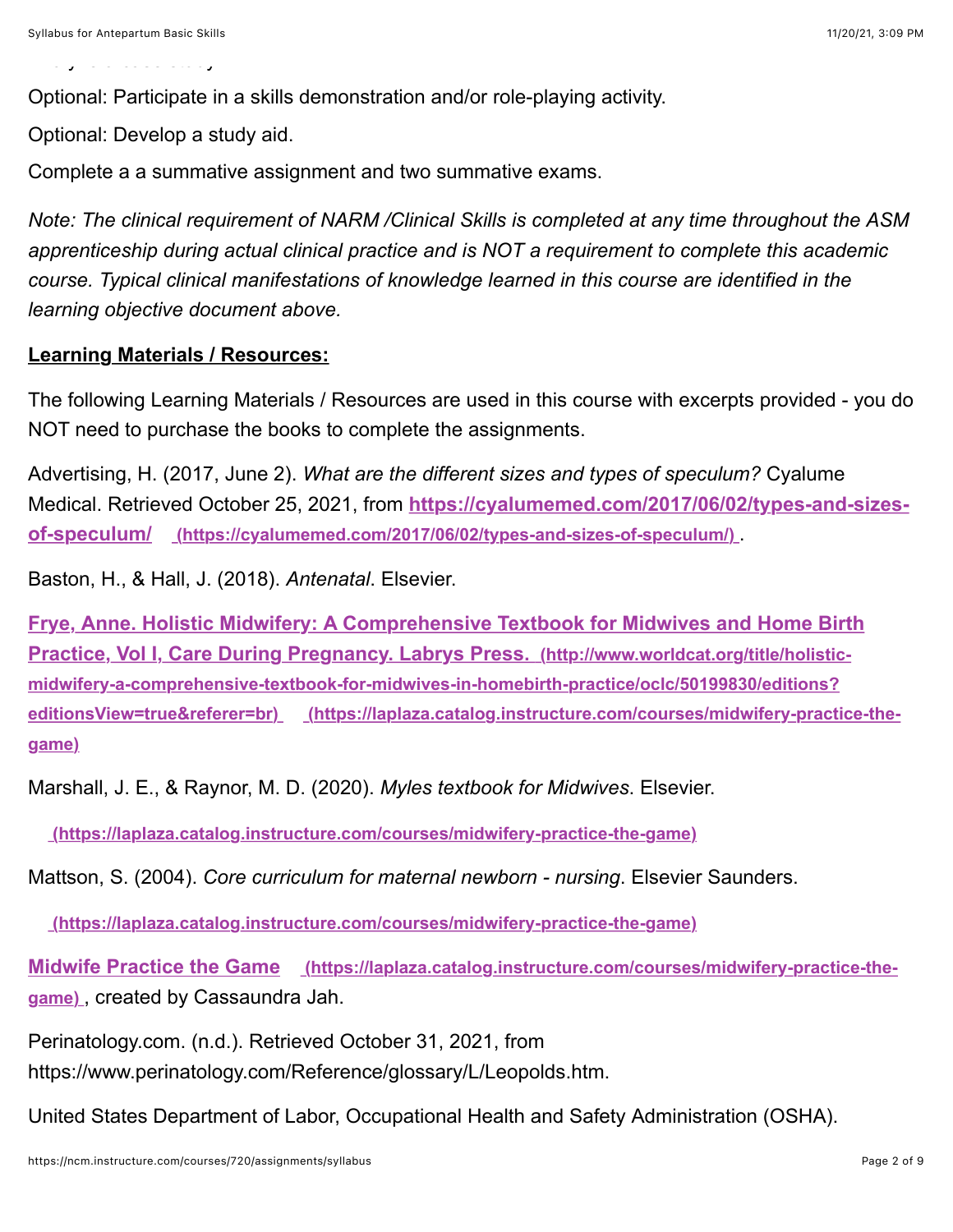## **[http://www.osha.gov/index.html \(http://www.osha.gov/index.html\)](http://www.osha.gov/index.html)**

Weaver, Pam and Evans, Sharon K. Practical Skills Guide for Midwifery. Morningstar Publishing Co. Wasilla.

- 1. **[NARM Comprehensive Skills, Knowledge, and Abilities Essential for Competent Midwifery](http://narm.org/pdffiles/AppForms/Form201a.pdf) Practice Verification Form 201a (http://narm.org/pdffiles/AppForms/Form201a.pdf)**
- 2. **MEAC Core Competencies for Midwives (http://meacschools.org/wp[content/uploads/2014/12/Curriculum-Checklist-of-Essential-Competencies-rev-2014.pdf\)](http://meacschools.org/wp-content/uploads/2014/12/Curriculum-Checklist-of-Essential-Competencies-rev-2014.pdf)**
- 3. **(http://meacschools.org/wp-content/uploads/2014/12/Curriculum-Checklist-of-Essential-[Competencies-rev-2014.pdf\) Midwives Model of Care \(http://cfmidwifery.org/mmoc/d](http://meacschools.org/wp-content/uploads/2014/12/Curriculum-Checklist-of-Essential-Competencies-rev-2014.pdf)[efine.aspx\)](http://cfmidwifery.org/mmoc/define.aspx)**
- 4. Students must find 1 article/study less than 5 years old.
	- 1. **[Help Evaluating Articles](https://ncm.instructure.com/courses/196/pages/help-evaluating-research-articles?module_item_id=52408%20)**
	- 2. **[Citation Guidance](https://ncm.instructure.com/courses/196/pages/works-cited?module_item_id=52407%C2%A0)**
	- 3. **[Places to Find Research Articles](https://ncm.instructure.com/courses/196/pages/finding-research-articles?module_item_id=52578%C2%A0)**

## **Evaluation Tools / Methods**

The minimum passing grade for all courses is a cumulative 80% / B-. Grades are not recorded until the student completes the end of course evaluation, and emails the OLC that they would like their final grade recorded.

All assignments for this course are evaluated using the following criteria:

- 1. Responses to each didactic assessment are evaluated utilizing the NCM rubrics and degree level profile.
- 2. Answers should reflect a thorough review of the current literature regarding best current practices in midwifery care.
- 3. Non-plagiarized paraphrased answers from the text which demonstrate appropriate comprehension of the learning objective. (Formative Assessment) Students and preceptors are encouraged to work together until the student masters the information. (Summative Assessment)
- 4. Random evaluation of cited sources and page numbers for each written assignment.

*Course credit: One Academic credit equals approximately 15 hours of formal time plus 30 hours of additional study or homework. Formal time is defined as the amount of time taken to answer the Learning Objectives to the level of 80% for midwifery courses and 70% for general education courses and to complete any learning activities to the preceptor's satisfaction, including any time spent face to*

*face with the preceptor. Informal time includes any time spent actively reading relevant sources and*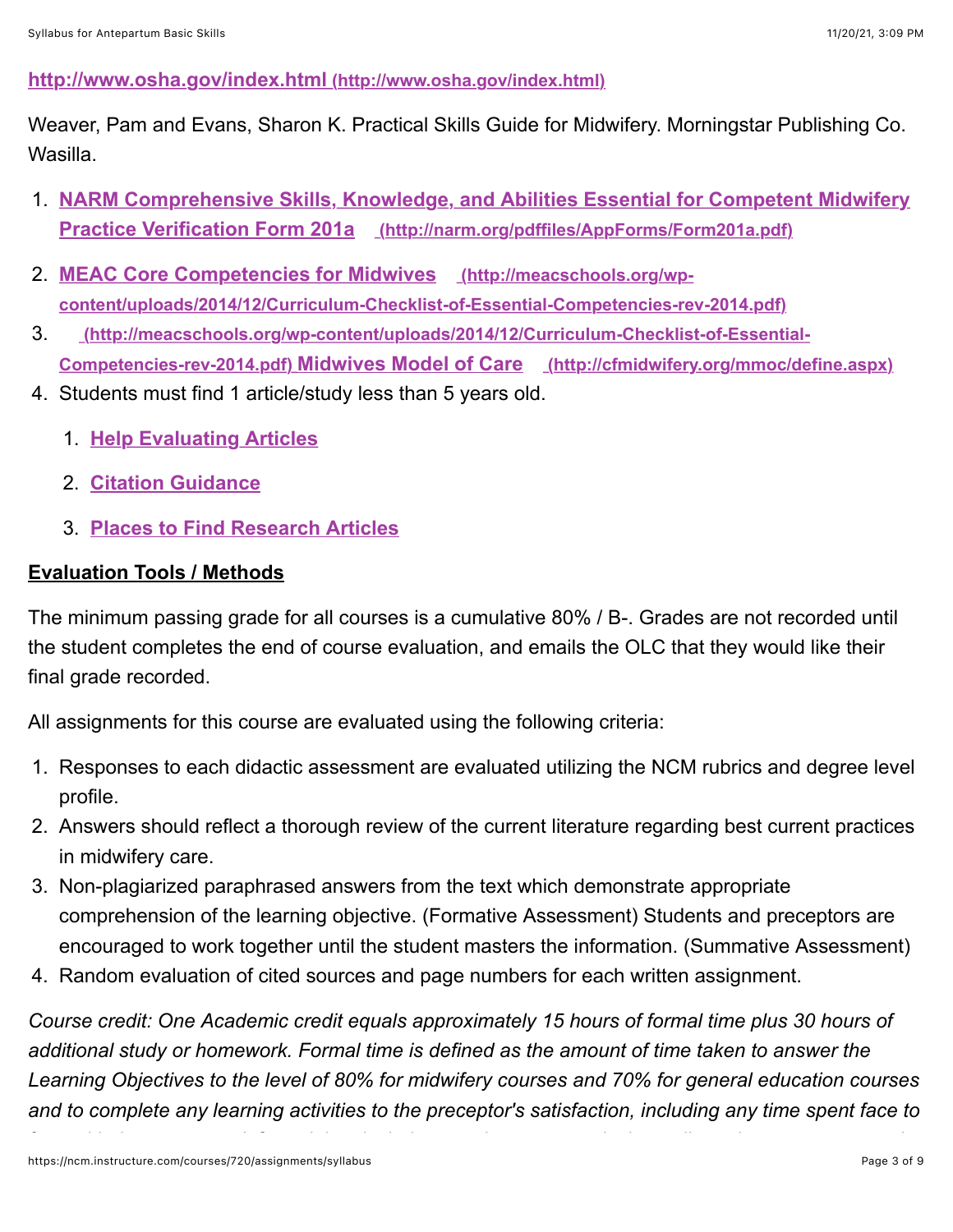*face with the preceptor. Informal time includes any time spent actively reading relevant sources and textbook/s, researching Learning Objectives, and studying for examinations.*

## Course Summary:

| <b>Date</b> | <b>Details</b>                                                                                                                        | <b>Due</b> |
|-------------|---------------------------------------------------------------------------------------------------------------------------------------|------------|
|             | (https://ncm.instructure.com/courses/720/assignments/31226)                                                                           |            |
|             | <b>B</b> 1.2 Culturally Sensitive Care<br>(https://ncm.instructure.com/courses/720/assignments/31140)                                 |            |
|             | <b>E</b> 1.3 Informed Shared Decision<br><b>Making</b><br>(https://ncm.instructure.com/courses/720/assignments/31247)                 |            |
|             | <u>→ 1.4 Mnemonic on Informed</u><br><b>Shared Decision Making</b><br>(https://ncm.instructure.com/courses/720/assignments/31248)     |            |
|             | <b>Importance of Consent</b><br>(https://ncm.instructure.com/courses/720/assignments/31136)                                           |            |
|             | $\mathbb{R}$ 1.6 Trauma informed care<br>(https://ncm.instructure.com/courses/720/assignments/31215)                                  |            |
|             | <b>Ethnocultural Considerations</b><br><b>Case Studies</b>                                                                            |            |
|             | (https://ncm.instructure.com/courses/720/assignments/31249)<br><b>E</b> 2.1 Infection Protection and<br><b>Hand Washing Practices</b> |            |
|             | (https://ncm.instructure.com/courses/720/assignments/31240)<br><b>E</b> 2.10 Techniques for Cleaning<br><b>Instruments</b>            |            |
|             | (https://ncm.instructure.com/courses/720/assignments/31225)                                                                           |            |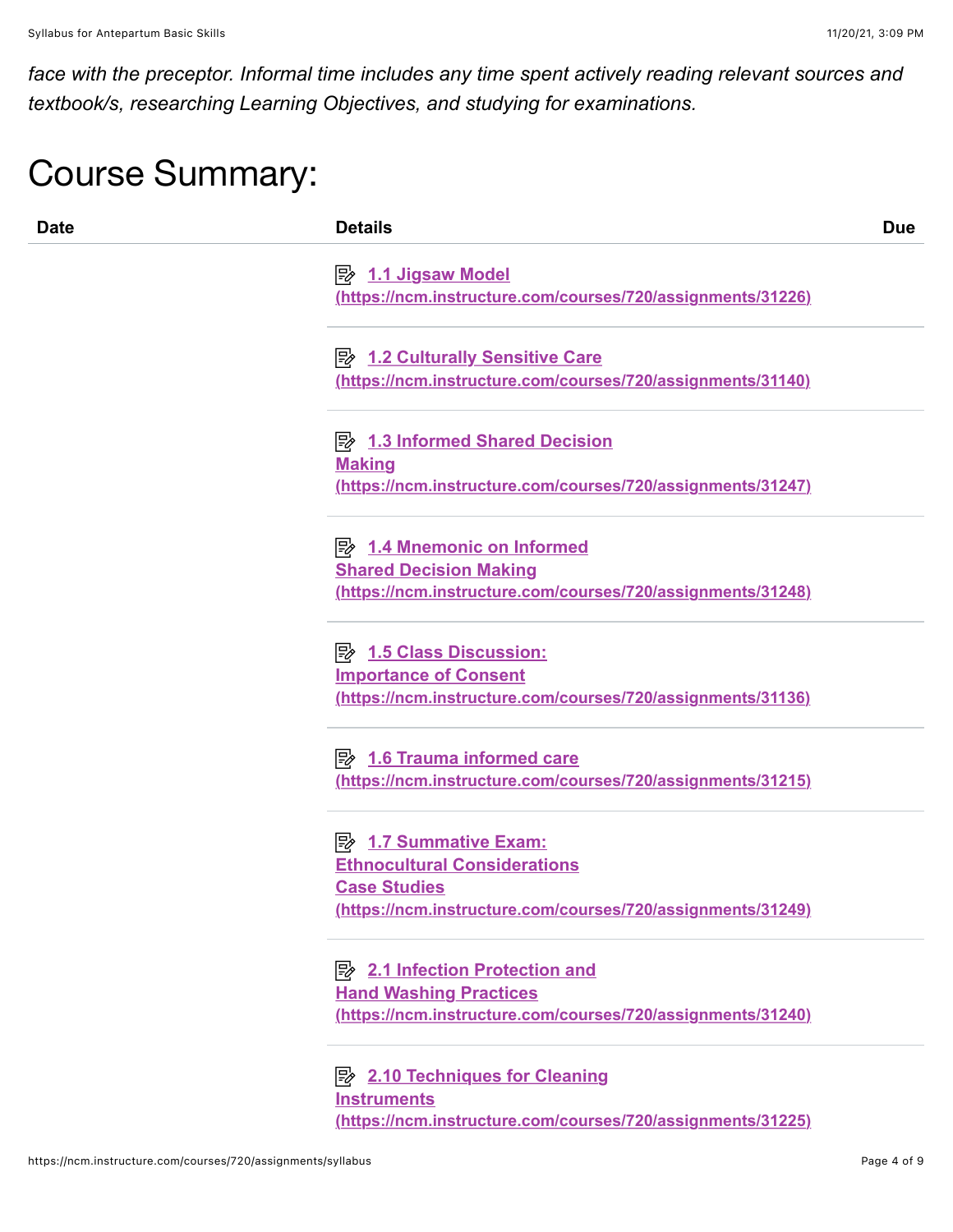**E** 2.11 Instrument Sterilization **in Community [\(https://ncm.instructure.com/courses/720/assignments/31224\)](https://ncm.instructure.com/courses/720/assignments/31224)**

**E** 2.2 Infection Control **[\(https://ncm.instructure.com/courses/720/assignments/31135\)](https://ncm.instructure.com/courses/720/assignments/31135)**

**EV 2.3 IN CLASS GROUP: Handwashing [\(https://ncm.instructure.com/courses/720/assignments/31220\)](https://ncm.instructure.com/courses/720/assignments/31220)**

**E** 2.4 Containing Contaminated **Sharps [\(https://ncm.instructure.com/courses/720/assignments/31221\)](https://ncm.instructure.com/courses/720/assignments/31221)**

**E** 2.5 Laundry in a Midwifery **Practice [\(https://ncm.instructure.com/courses/720/assignments/31153\)](https://ncm.instructure.com/courses/720/assignments/31153)**

**E** 2.6 Community: Laundry in **different settings [\(https://ncm.instructure.com/courses/720/assignments/31222\)](https://ncm.instructure.com/courses/720/assignments/31222)**

**E** 2.7 OSHA in Community **Practice [\(https://ncm.instructure.com/courses/720/assignments/31223\)](https://ncm.instructure.com/courses/720/assignments/31223)**

#### **B** 2.8 Sterile Field

**[\(https://ncm.instructure.com/courses/720/assignments/31241\)](https://ncm.instructure.com/courses/720/assignments/31241)**

**E** 2.9 Sterile Fields in OOH **Practice [\(https://ncm.instructure.com/courses/720/assignments/31157\)](https://ncm.instructure.com/courses/720/assignments/31157)**

#### **B** 3.1 Case Study

**[\(https://ncm.instructure.com/courses/720/assignments/31138\)](https://ncm.instructure.com/courses/720/assignments/31138)**

**E** [3.10 24-hour urine collection](https://ncm.instructure.com/courses/720/assignments/31237)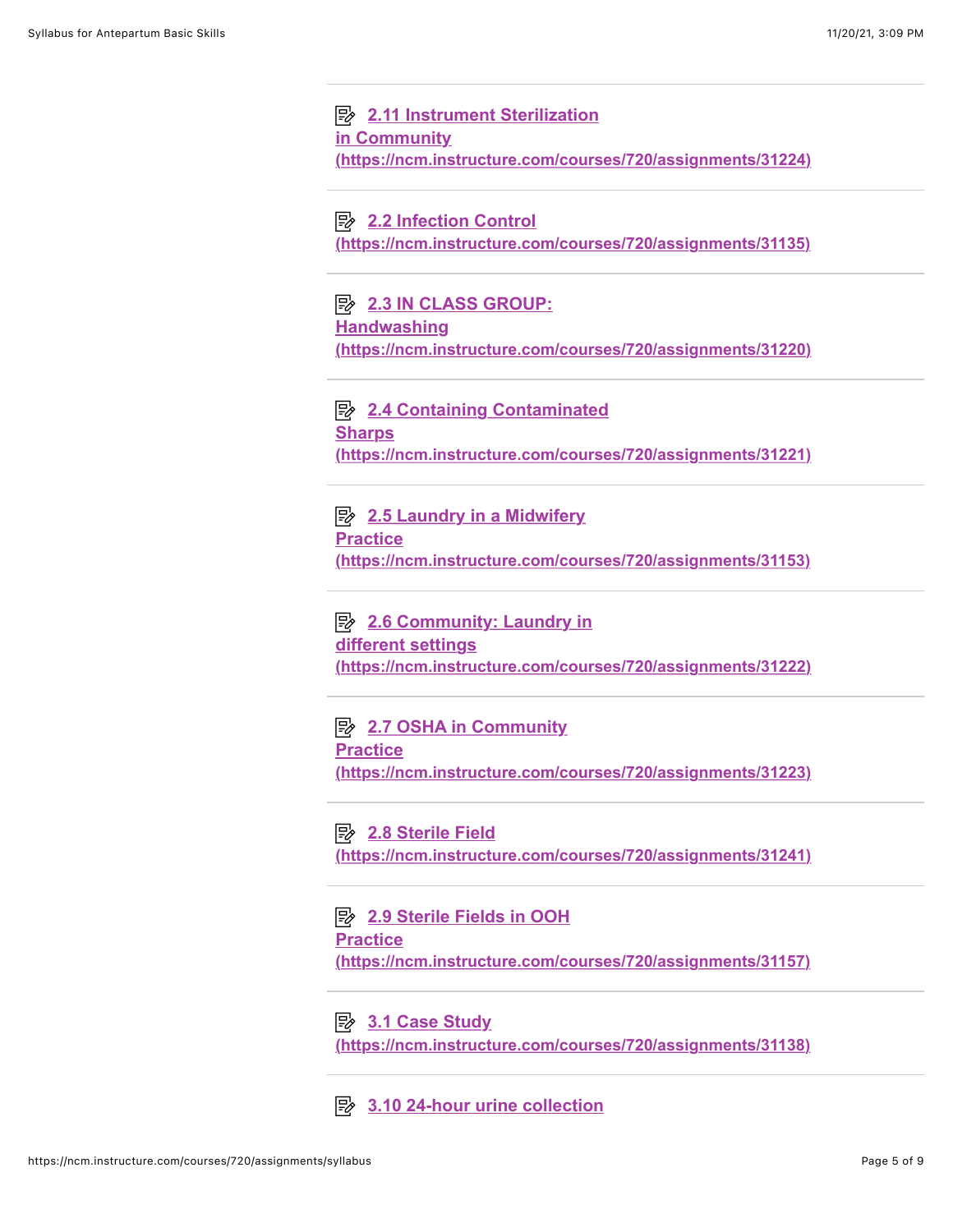#### **[\(https://ncm.instructure.com/courses/720/assignments/31237\)](https://ncm.instructure.com/courses/720/assignments/31237)**

## **E** 3.2 Blood Pressure and

**Heartrate**

**[\(https://ncm.instructure.com/courses/720/assignments/31230\)](https://ncm.instructure.com/courses/720/assignments/31230)**

#### **E** 3.3 Blood pressure cuff size

**[\(https://ncm.instructure.com/courses/720/assignments/31163\)](https://ncm.instructure.com/courses/720/assignments/31163)**

## **E** 3.4 IN CLASS GROUP: Heart **Rate [\(https://ncm.instructure.com/courses/720/assignments/31232\)](https://ncm.instructure.com/courses/720/assignments/31232)**

**EV 3.5 IN CLASS GROUP: Temperature [\(https://ncm.instructure.com/courses/720/assignments/31233\)](https://ncm.instructure.com/courses/720/assignments/31233)**

#### **E** 3.6 IN CLASS GROUP:

**Respiration [\(https://ncm.instructure.com/courses/720/assignments/31234\)](https://ncm.instructure.com/courses/720/assignments/31234)**

**E** 3.7 No Shame Nutrition **Discussions [\(https://ncm.instructure.com/courses/720/assignments/31207\)](https://ncm.instructure.com/courses/720/assignments/31207)**

**E** 3.8 Weight - how important is **it really? [\(https://ncm.instructure.com/courses/720/assignments/31235\)](https://ncm.instructure.com/courses/720/assignments/31235)**

**E** 3.9 IN CLASS GROUP: **Urinalysis [\(https://ncm.instructure.com/courses/720/assignments/31236\)](https://ncm.instructure.com/courses/720/assignments/31236)**

**B** 4.1 OPINION: Ethics in **Venipuncture [\(https://ncm.instructure.com/courses/720/assignments/31284\)](https://ncm.instructure.com/courses/720/assignments/31284)**

**E** 4.2 Venipuncture setup **[\(https://ncm.instructure.com/courses/720/assignments/31218\)](https://ncm.instructure.com/courses/720/assignments/31218)**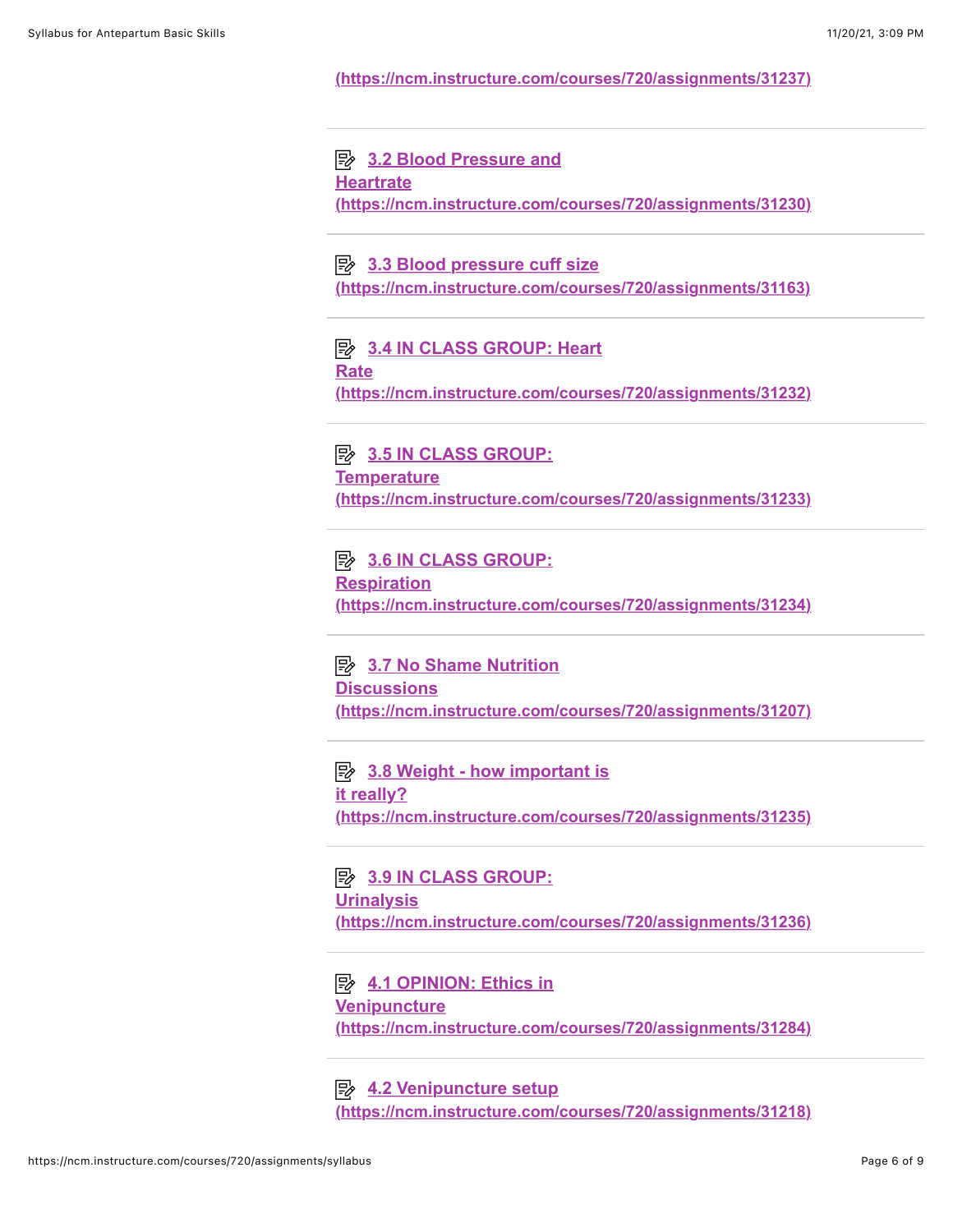**E** 4.3 Midwifery blood tests **[\(https://ncm.instructure.com/courses/720/assignments/31227\)](https://ncm.instructure.com/courses/720/assignments/31227)**

**E** 4.4 Locate a suitable vein **[\(https://ncm.instructure.com/courses/720/assignments/31177\)](https://ncm.instructure.com/courses/720/assignments/31177)**

**B** 4.5 Venipuncture **[\(https://ncm.instructure.com/courses/720/assignments/31228\)](https://ncm.instructure.com/courses/720/assignments/31228)**

**E** 4.6 Capillary blood collection **[\(https://ncm.instructure.com/courses/720/assignments/31175\)](https://ncm.instructure.com/courses/720/assignments/31175)**

**E** 5.1 Formative and Summative **Exam: Health History and Physical Examination [\(https://ncm.instructure.com/courses/720/assignments/31285\)](https://ncm.instructure.com/courses/720/assignments/31285)**

**<u> 图 5.2 Assessing your Own</u> Anatomy [\(https://ncm.instructure.com/courses/720/assignments/31250\)](https://ncm.instructure.com/courses/720/assignments/31250)**

**E** 5.3 Determining the location **and quantity of edema. [\(https://ncm.instructure.com/courses/720/assignments/31205\)](https://ncm.instructure.com/courses/720/assignments/31205)**

**E** 5.4 Clinical Assessment **[\(https://ncm.instructure.com/courses/720/assignments/31239\)](https://ncm.instructure.com/courses/720/assignments/31239)**

**B** 6.1 Community Preceptor: **Discuss Pelvic Exam Video [\(https://ncm.instructure.com/courses/720/assignments/31141\)](https://ncm.instructure.com/courses/720/assignments/31141)**

**E** 6.2 Speculums **[\(https://ncm.instructure.com/courses/720/assignments/31189\)](https://ncm.instructure.com/courses/720/assignments/31189)**

**E** 6.3 1% BONUS

**[\(https://ncm.instructure.com/courses/720/assignments/31255\)](https://ncm.instructure.com/courses/720/assignments/31255)**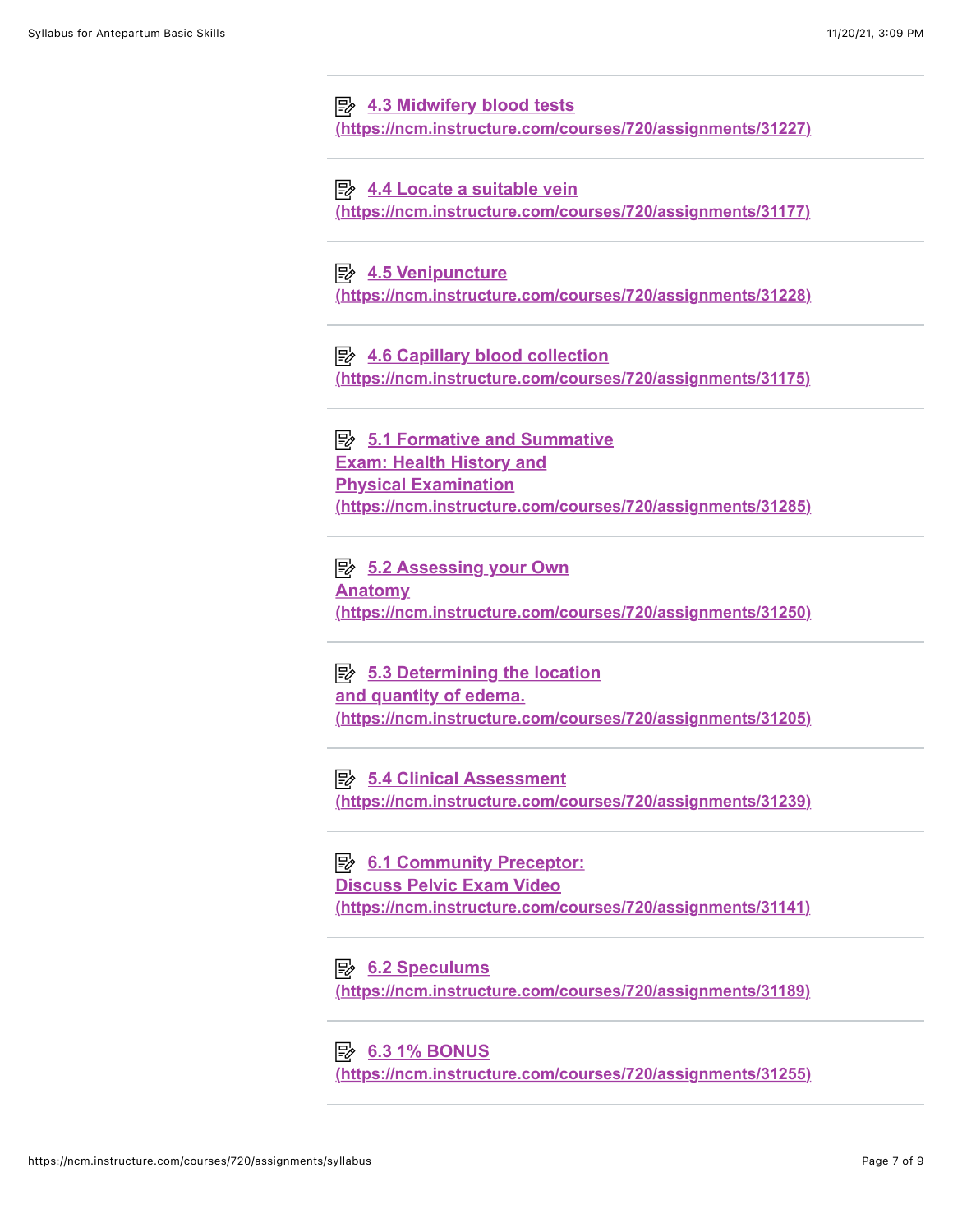#### **E** 6.4 Increase in Comfort

**[\(https://ncm.instructure.com/courses/720/assignments/31252\)](https://ncm.instructure.com/courses/720/assignments/31252)**

#### **E** 6.5 Pelvic Exam and

#### **Speculum Use**

**[\(https://ncm.instructure.com/courses/720/assignments/31251\)](https://ncm.instructure.com/courses/720/assignments/31251)**

**E** 6.6 OPINION: Student Pelvic **Exams [\(https://ncm.instructure.com/courses/720/assignments/31283\)](https://ncm.instructure.com/courses/720/assignments/31283)**

#### **B** 7.1 **EDD by LMP**

**[\(https://ncm.instructure.com/courses/720/assignments/31195\)](https://ncm.instructure.com/courses/720/assignments/31195)**

## **B** 7.10 Fetoscope

**[\(https://ncm.instructure.com/courses/720/assignments/31231\)](https://ncm.instructure.com/courses/720/assignments/31231)**

#### **E** 7.11 Locating FHTs

**[\(https://ncm.instructure.com/courses/720/assignments/31203\)](https://ncm.instructure.com/courses/720/assignments/31203)**

## **E** 7.12 Fetal Position

**[\(https://ncm.instructure.com/courses/720/assignments/31229\)](https://ncm.instructure.com/courses/720/assignments/31229)**

**EX 7.13 Fetal Heart Assessment [\(https://ncm.instructure.com/courses/720/assignments/31142\)](https://ncm.instructure.com/courses/720/assignments/31142)**

**EV** 7.2 EDD and menstrual cycle **length [\(https://ncm.instructure.com/courses/720/assignments/31196\)](https://ncm.instructure.com/courses/720/assignments/31196)**

**E** 7.3 Client Education of the **Gestation calculation wheel [\(https://ncm.instructure.com/courses/720/assignments/31197\)](https://ncm.instructure.com/courses/720/assignments/31197)**

## **E** 7.4 Conception and EDD

**[\(https://ncm.instructure.com/courses/720/assignments/31198\)](https://ncm.instructure.com/courses/720/assignments/31198)**

## **E** 7.5 Fundal Height

**[\(https://ncm.instructure.com/courses/720/assignments/31200\)](https://ncm.instructure.com/courses/720/assignments/31200)**